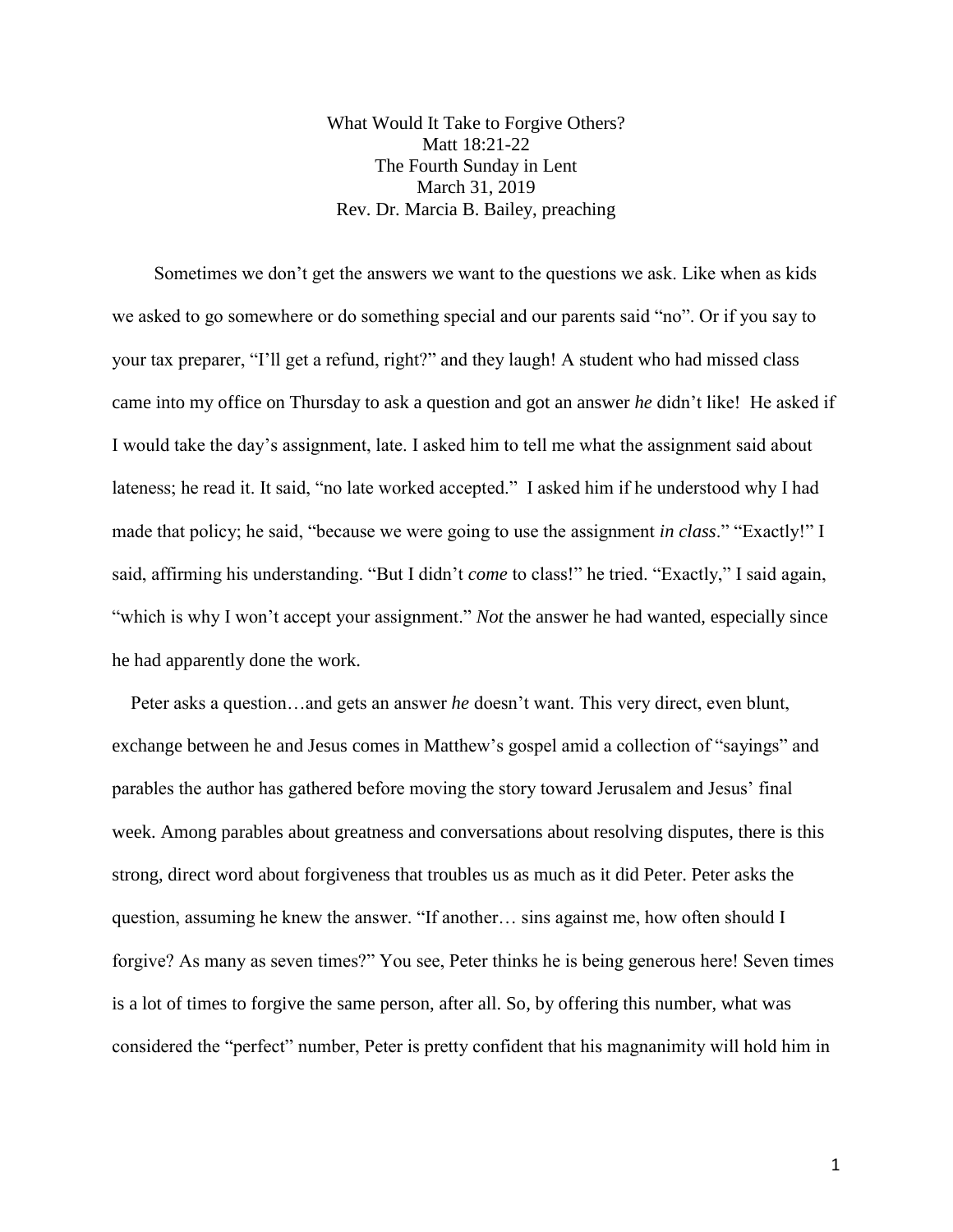good stead, that Jesus will see how generous and kind he is offering to be; he assumes it will be enough.

 But, Jesus sees it differently. Just like my student, who thought doing the work was enough, Peter thought offering to go what *he* considered "above and beyond" would be sufficient. But it's not. Jesus says, "Seven! Hardly. Try seventy times seven." (*The Message*) This is *not* the answer Peter was looking for! And who can blame him; when someone has done something that has hurt or offended me, thinking about forgiving them over and over and over, which is what this "seventy times seven" is actually suggesting, does not appeal to me! Do the math: 490 is a lot of forgiving!

 But Jesus is clear, and firm. Matthew adds a parable, in an effort to explain this but in my imagination, Jesus pulls Peter aside and says, "Look, Peter: it's like this. Forgiving isn't a matter of keeping score or getting what you deserve. *It's not a thing we do but a way we are called to*  be. It's an attitude of the heart and of the spirit. I know it's hard, and it will get harder. But it's what we need to be and do."

 Consider this: *Forgiveness isn't a thing we do but a way we are*, a way demonstrated by Jesus, a way initiated by God.

 This is difficult stuff… each week we say these words "Forgive us our trespasses as we forgive each other." Do we really *know* what we are saying? What does it mean? Is it something we actually, *really* want to pray? Do I really want God to forgive me with the exact same amount of forgiveness as I am willing to offer to others? Some weeks that might be ok but not others! Either my sins are going require a whole lot more than that which I have given to others, or at my best I might have some left over!

2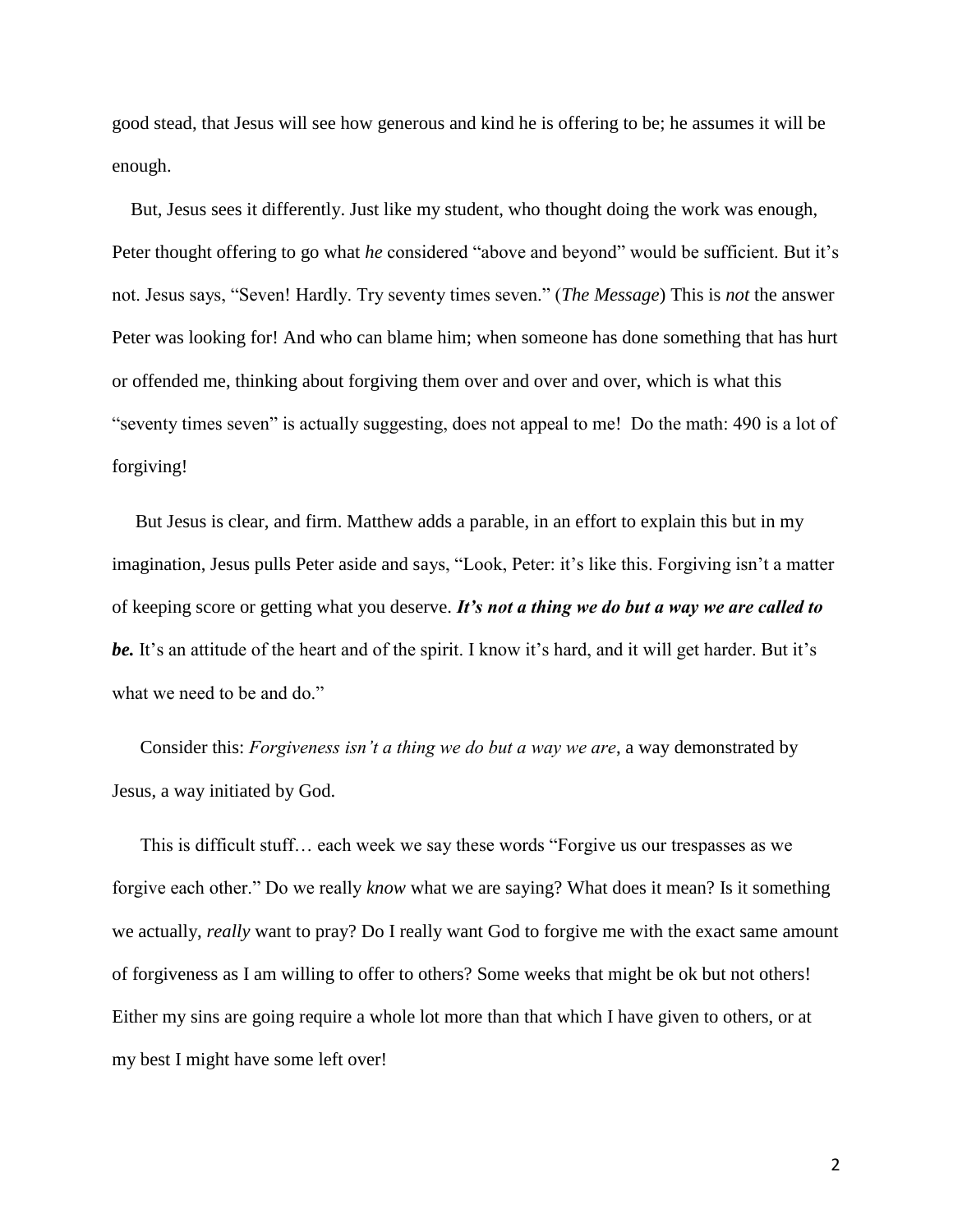But Jesus says it's not about the measuring. It's about the being, the doing. "Forgive me just like I forgive others…." The burden there is on me! Because I know that *God's* mercy is endless. We don't say "forgive me like YOU forgive others." *I'm* the one who is directly responsible for my own measure of forgiveness in this prayer we rattle off each week. And truthfully, some weeks I can hardly say it; I need more mercy than I know I have offered to others.

 Forgiving others is a complicated matter. We have been hurt, abused, violated. We have been offended, ignored, left out. We have been cheated, betrayed, misunderstood. We have been victimized, hated, discriminated against. We have legitimate reasons to withhold forgiveness from another; we have been mistreated and it seems only right, only fair, only *just*, to punish the offender.

 Our litigious cultural defends this position. "Sue them!" is often a first response. We seek "justice" in forms of punishment by taking people to court, locking them up, handing out death penalties, dropping bombs and creating chaos. We may think an "eye for an eye" is old school but it's alive and well in our society as we seek retribution for all that has gone wrong for us. Forgiveness is a 'dirty word." Only weaklings talk about forgiveness; "give me a gun instead."

 But for all those efforts, we find ourselves no farther along the path to full humanity and dignity and peace. The reality is, withholding forgiveness does not punish anyone but ourselves.

 The person who has wronged me doesn't even know that I lie awake at night, thinking about what they did and didn't do. The person who excluded me doesn't even know I exist! The one who hurt or abused or violated or betrayed is not wondering how you and I think about them.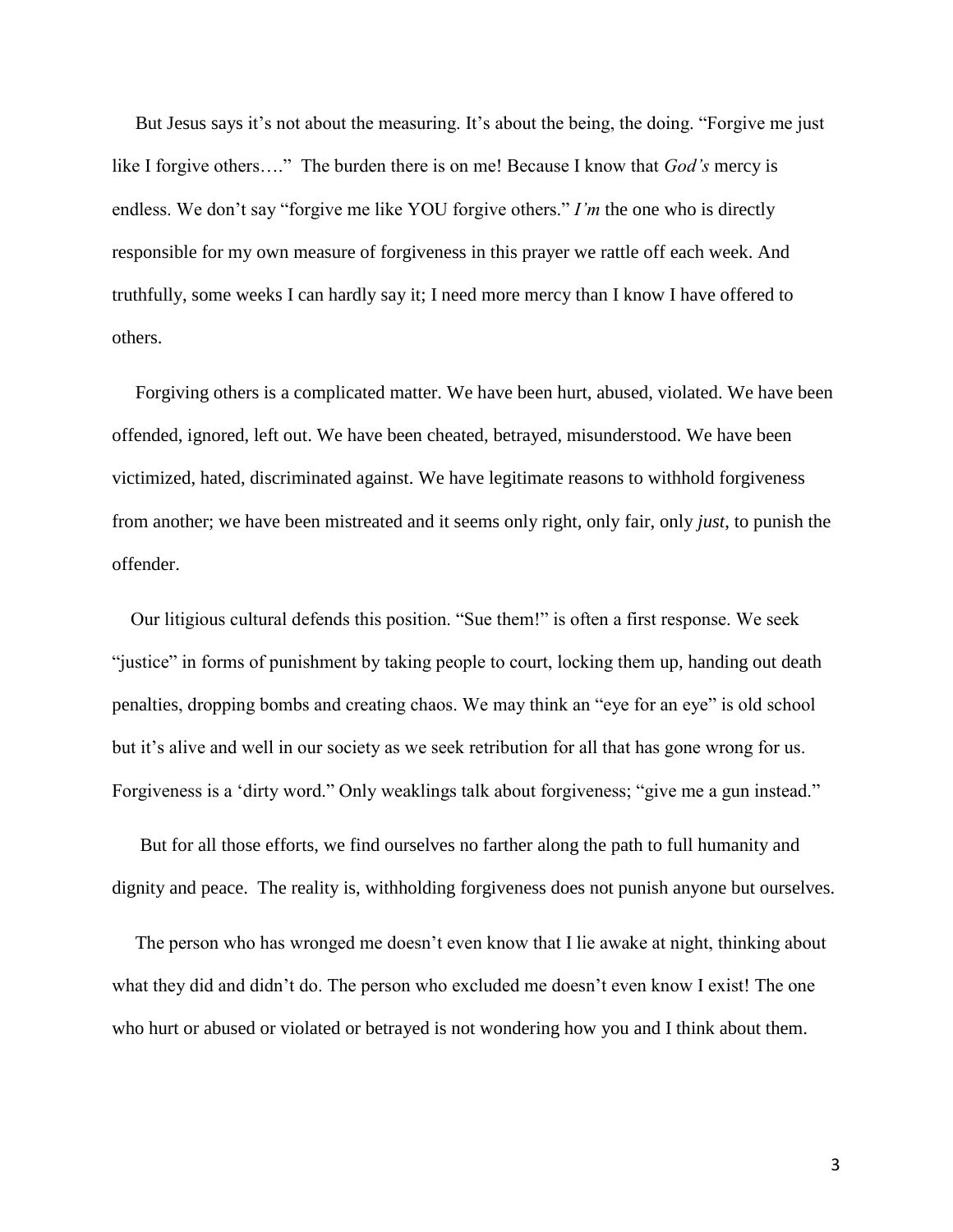They don't think about us at all. We don't forgive for *them;* we do it for ourselves. Jesus knows that when we forgive *them* we free *ourselves* to become more completely like God.

 Because surely God's example shows us that waiting for the offender to wake up and take responsibility might never happen! God knows! It takes some of us a good long time, if ever, before we wake up to our own need for God's mercy. But God gives it anyway, always. And so what Jesus tells Peter here, and us, is that we need to think about forgiveness as an attitude we adopt, a world view we inhabit, an action we embody not once or twice, not even seven times, but over and over and over again…. Until it becomes a habit; until it becomes who we are.

 Interestingly enough, people *used* to say it took twenty-one days to create a habit (not exactly 7 x 7 but a start 7 x 3!) Nowadays, that hard and fast number has fallen by the wayside in light of newer information about how the human mind and body work in relationship to one another. Regardless of the number of days, what seems to be agreed on is that we need to do the same thing over and over and over again before it begins to take root in us, before it begins to sink in and become a part of who we are, of what we do. When something becomes automatic, when we do it without thinking about it, it's a habit, for better or worse.

 The other morning, I needed to alter my usual pattern of driving to Norristown to get the train into the city, so I left myself clues all over the place, including a reminder on my phone because I am pretty much on auto pilot at 5:45 in the morning. So, I got up, got out the door, all the while saying to myself, "you have to drive to school today!" I got into the car, drove away and only three miles down the road did it dawn on me that I was going in the opposite direction of where I should have been, despite my notes and mantra! I was headed to the train and not driving *to school!*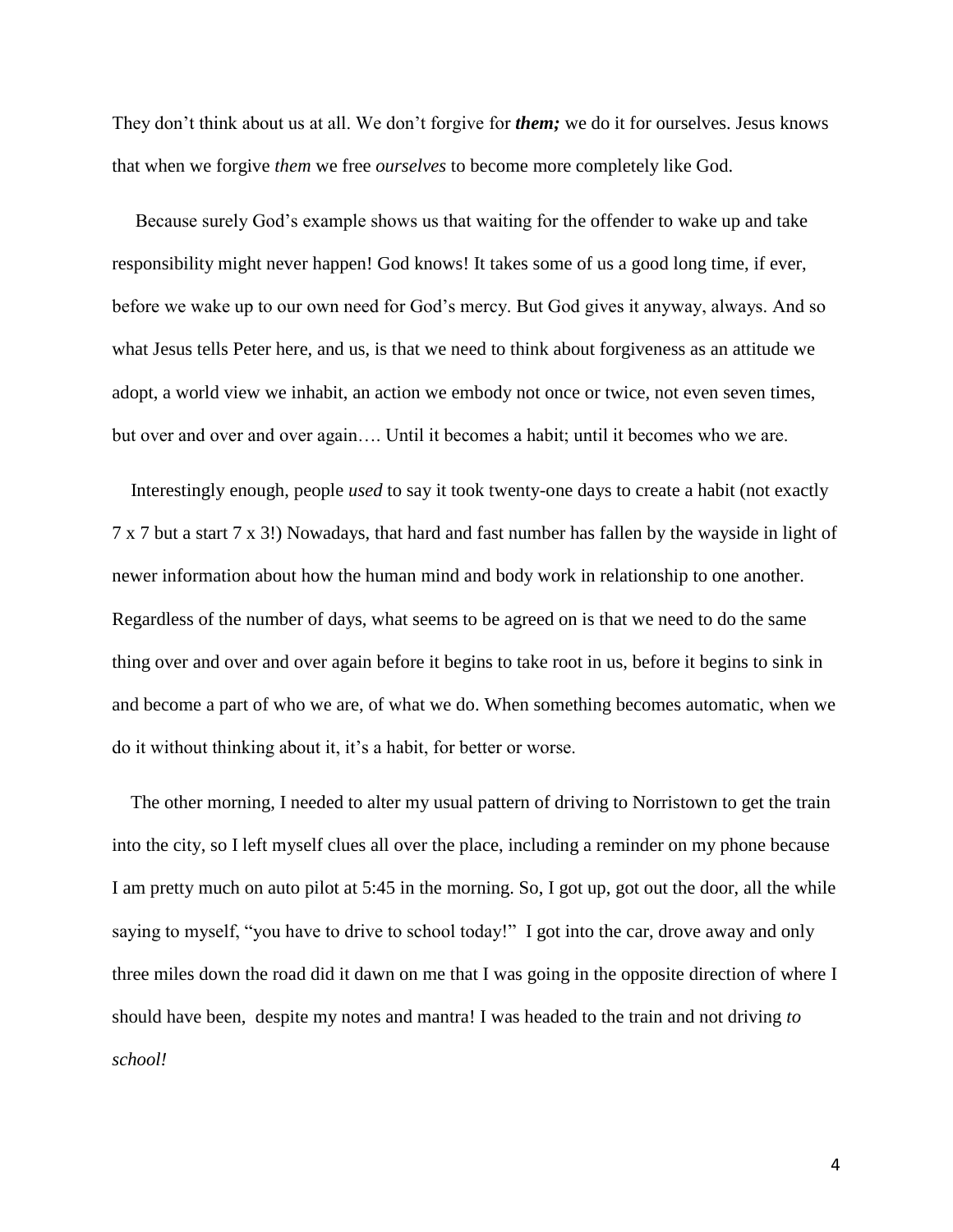Habits don't happen overnight, and the getting into the habit of forgiving others can take a life time. But before we get discouraged, let's remember why it's important to wrestle with: forgiving others *isn't about their well-being*, it's about our own. It's about releasing the emotional hold someone, or something, has over us and freeing ourselves to move beyond that person or moment.

Let me be clear: *forgiveness isn't about forgetting*. Author Nancy Rockwell reminds us, "Forgiving…is separate from loving the other, separate from liking, separate from restoring trust in relationship, and certainly separate from forgetting. If we make forgiveness a habit, it becomes rooted far deeper inside us than liking, trusting or forgetting can be. And it becomes about loving God and ourselves, not about loving the offender."

 Jesus insists we forgive generously because he knows forgiveness' power to change us completely: to release us from the past, from the feelings and experiences that hem us in and tie us up spiritually, emotionally, psychologically, even physically. It is an act of love toward ourselves as we allow ourselves freedom to change and grow, and it is an act of love toward God as we return the gift of mercy God has granted us.

So, what would it take for us to forgive others?

 It would take loving yourselves enough to believe you deserve to be freed from the emotional ties that bind you to a past person or event;

 It would take recognition of our own need for forgiveness we already have been granted by God.

 To forgive others we need to develop a habit of letting go, of releasing what does not serve us or make us more whole; we do this with God's help and with the support of each other.

5